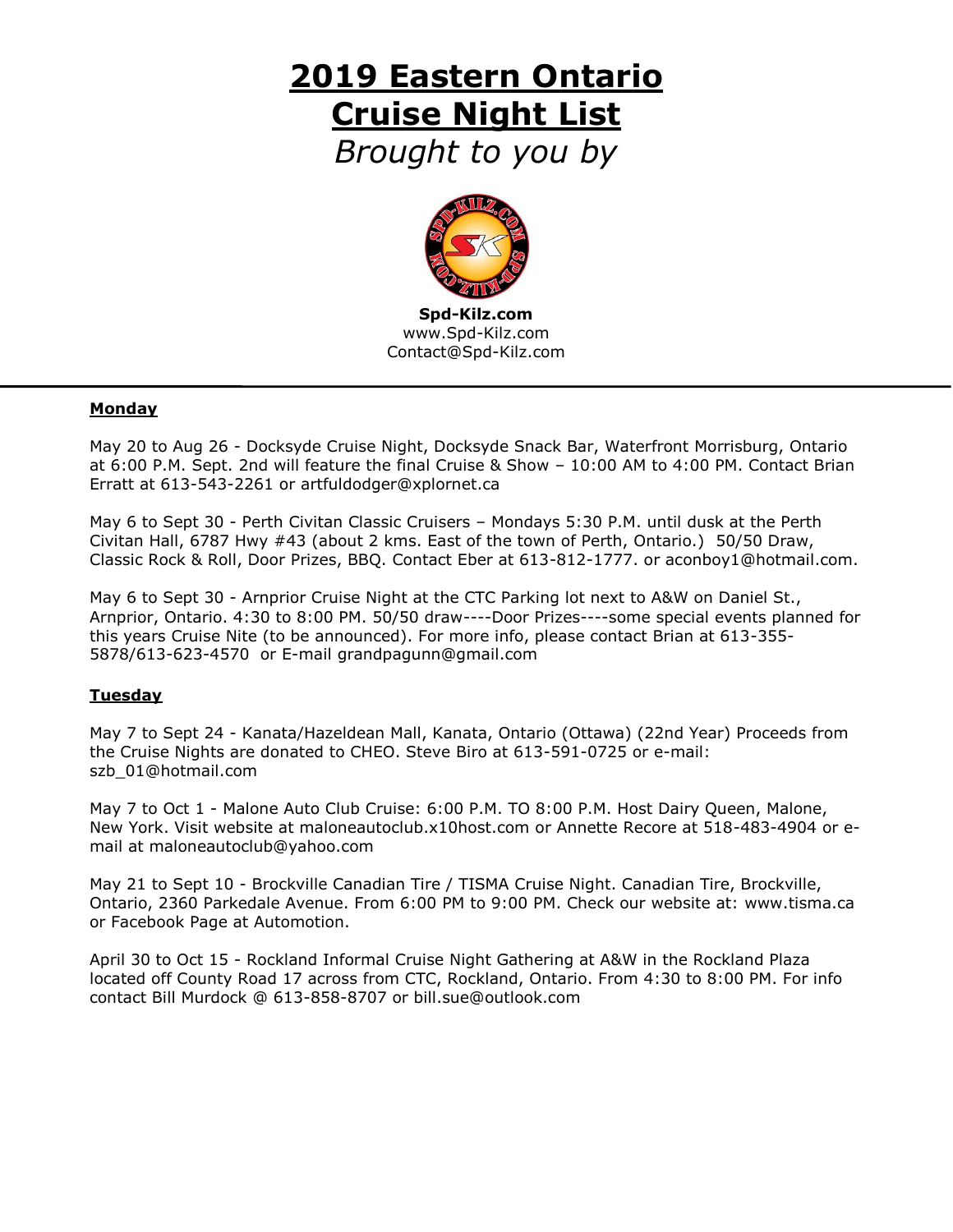#### **Wednesday**

May 15 to Oct 9 - RCR Cruise Night is held every Wednesday from 5:00 PM to Dusk at the Rideau Carleton Raceway Entertainment Centre, 4837 Albion Road, Ottawa, Ontario. All types of vehicles are welcome including motorcycles. Participant Draws, 50/50 Raffle. Great music every week. Plenty of participant vehicle spaces as well as separate spectator parking area.

For further information, call 613-858-6927 or 613-822-2211 or e-mail [rcrcarshow@gmail.com.](mailto:rcrcarshow@gmail.com) Follow/like us on Facebook at RCR Cruise Night Wednesdays to get the latest on what's happening at RCR Cruise Night on Wednesdays !!

May 15 to Sept 25 - NEW !!! Hawkesbury Downtown Cruise Night, Rear Parking Lot of Pizza Pizza, 173 Main Street East, Hawkesbury, Ontario. 6:00 PM to 8:30 PM. Contact: [info@clubautohawkesbury.ca](mailto:info@clubautohawkesbury.ca) or visit us on our webpage – clubautohawkesbury.ca. Also on Facebook at www.facebook.com/clubautohawkesbury.

May 1 to Sept 25 - "Association les Voitures Ancienne de L'Outaouais" (AVAO) Cruise Nights -Promenades Gatineau, 1100 Maloney Blvd. West, Gatineau, PQ. 6:00 P.M. to 9:00 P.M. For further information, contact Pierre de Bellefeuille at 819-329-7437 or check the website at: [www.avao.ca](http://www.avao.ca/) or Facebook A.V.A.O.

May 8 to Sept 25 - Cornwall Olde Car Club, Cruise In at the Home Hardware, Corner of Pitt and 13th Streets in Cornwall, Ontario. 6:00 P.M. "til Dusk. 50/50 Draw and DQ right across the Street. Contact: Len Tardif at 613-551-3750 or via e-mail at [cornwalloldecarclub@gmail.com.](mailto:cornwalloldecarclub@gmail.com) Follow us on FaceBook at [https://www.facebook.com/coccpublicpage.](https://www.facebook.com/coccpublicpage) There will be 3 Wednesday night cruises to be held in Lamoureux Park with live entertainment. Those dates are: June 26th, July 10th and August 14th 2019

May 1 to Sept 11 - Carleton Place Cruise Night, 6:00 P.M. to Dusk. New location for 2019 – Independent Grocer/CanadianTire Parking Lot, 455 McNeely Avenue, Carleton Place, Ontario. Classic Cars/Trucks – Everyone Welcome !! 50/50 Draw, Music, Door Prizes. For Info, contact Jeff Shoots 613-222-3778 or [my68lark@rogers.com](mailto:my68lark@rogers.com) or www.facebook.com/CarletonPlaceCruiseNight

May 22 to Sept 25 - Kingston Cruise Night, Canadian Tire. 1040 Division Street, Kingston, Ontario. 6:00 PM until Dusk. Everyone welcome ! Lots of Fun ! Door prizes, music. For further information, Contact Angelique at 613-453-9397 or follow us on Facebook <https://m.facebook.com/Kingston-Cruise-Night-Wednesday-165939224136366/>

## **Thursday**

May 2 to Sept 19 - Smiths Falls Thursday Night Cruise-In from 6:00 P.M. to 8:00 P.M. at the Walmart, 114 Lombard Street in Smiths Falls, Ontario. Contact: Ken Manwell at [ken.manwell@sympatico.ca](mailto:ken.manwell@sympatico.ca) or 613-284-0848. Grand Finale will be on Sunday, Sept. 22nd from 1:00 PM to 4:00 PM

May 2 to Sept 26 - Alexandria Cruise Night at the Independent Grocer on Main Street, Alexandria, Ontario. Runs from 6:00 P.M. to Dusk. Contact Roddy Johnson at 613-874-2539 or [roddy\\_diane@bell.net](mailto:roddy_diane@bell.net)

June 6 to August 15 - Golden Gears Car Club Cruise Nights. Held 1st and 3rd Thursday in June, July & August from 5:30 PM to 8:00 PM at the Iroquois Shopping Mall, Iroquois, Ontario. Door Prizes and 50/50 Draw. Contact is Dale Cook at 613-803-2125 or e-mail at [wjdc@icloud.com](mailto:wjdc@icloud.com) or check the website at [www.goldengears.ca.](http://www.goldengears.ca/) Follow us on Facebook at: Facebook.com/Golden Gears Car Club Inc.

April 25 to Sept 5 - Gatineau Mustang Club Cruise Nights, 200 Blvd. Greber, Gatineau, P.Q. 6:00 PM onwards. Door Prizes and 50/50 Draw. Deals at the nearby Mike"s Restaurant before the meet. Further information at: [www.gatineaumustang.ca](http://www.gatineaumustang.ca/) or Facebook Gatineau Mustang. Contact Claude Charrron at 819-230-5277